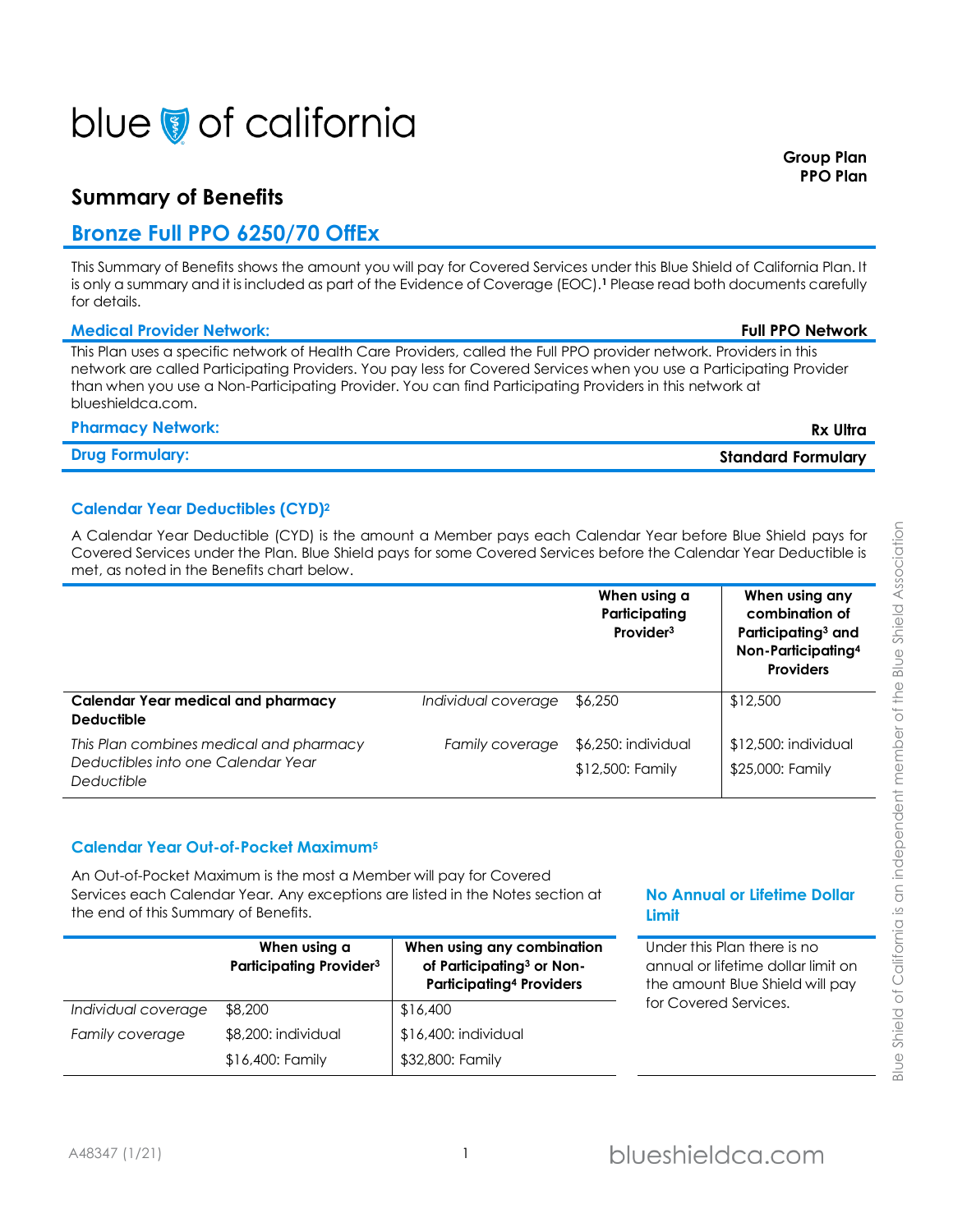**First Dollar Coverage:** 1 office visits per Calendar Year

This Plan has first dollar coverage (FDC) for 1 office visits with Participating Providers. This means Blue Shield will pay for these Covered Services before you meet any Calendar Year Medical Deductible. These services are identified by a check mark  $(v)$  in the Benefits chart below.

First dollar coverage is available for office visits to a participating Physician, participating Health Care Provider, or Mental Health Service Administrator (MHSA) Participating Provider, for any combination of these services:

- Primary care office visit (by a Primary Care Physician)
- Specialist care office visit **Example 20 in the Care**
- 

# Podiatric service

• Other practitioner office visit **After you reach the maximum number of visits under the** first dollar coverage benefit, additional office visits in the same Calendar Year are subject to any Calendar Year medical Deductible.

 Outpatient mental health and substance use disorder office visit

First dollar coverage is provided in addition to covered Preventive Health Services office visits. Covered Preventive Health Services are also paid by Blue Shield before you meet any Calendar Year medical Deductible.

**Benefits<sup>6</sup> Your payment When using a Participating Provider<sup>3</sup> CYD<sup>2</sup> applies FDC applies When using a Non-Participating Provider<sup>4</sup> CYD<sup>2</sup> applies Preventive Health Services<sup>7</sup>** Preventive Health Services **\$0** Not covered the Services **\$0** Not covered California Prenatal Screening Program  $$0$  \$0  $$0$  \$0 **Physician services** Primary care office visit **EXEC 1** SO TO SO TO SO THE SO THE SO THE SO THE SO THE SO THE SO THE SO THE SO THE SO T Specialist care office visit **1992 COVID-SOVIS** Specialist care office visit **50%** Physician home visit  $$70/visit$   $\sim$   $\sim$   $\sim$  50% Physician or surgeon services in an outpatient facility 60% and the contract of the state outpatient facility outpatient facility Physician or surgeon services in an inpatient rhysician or sorgeon services in an inpaner in  $40\%$   $\vert\phantom{a} \vert$   $\vert\phantom{a}$   $\vert$   $\vert$   $\vert$   $\vert$   $\vert$  50%  $\vert$   $\vert$   $\vert$   $\vert$ **Other professional services** Other practitioner office visit **10. In the STO**/visit **10. In the STO**/visit **10. In the STO**% *Includes nurse practitioners, physician assistants, and therapists.* Acupuncture services and the services of the services of the services of the services of the services of the s Chiropractic services and the services of the state of the state  $$15/$ visit  $$50\%$ *Up to 20 visits per Member, per Calendar Year.*  Teladoc consultation and the set of the set of the set of the set of the set of the set of the set of the set o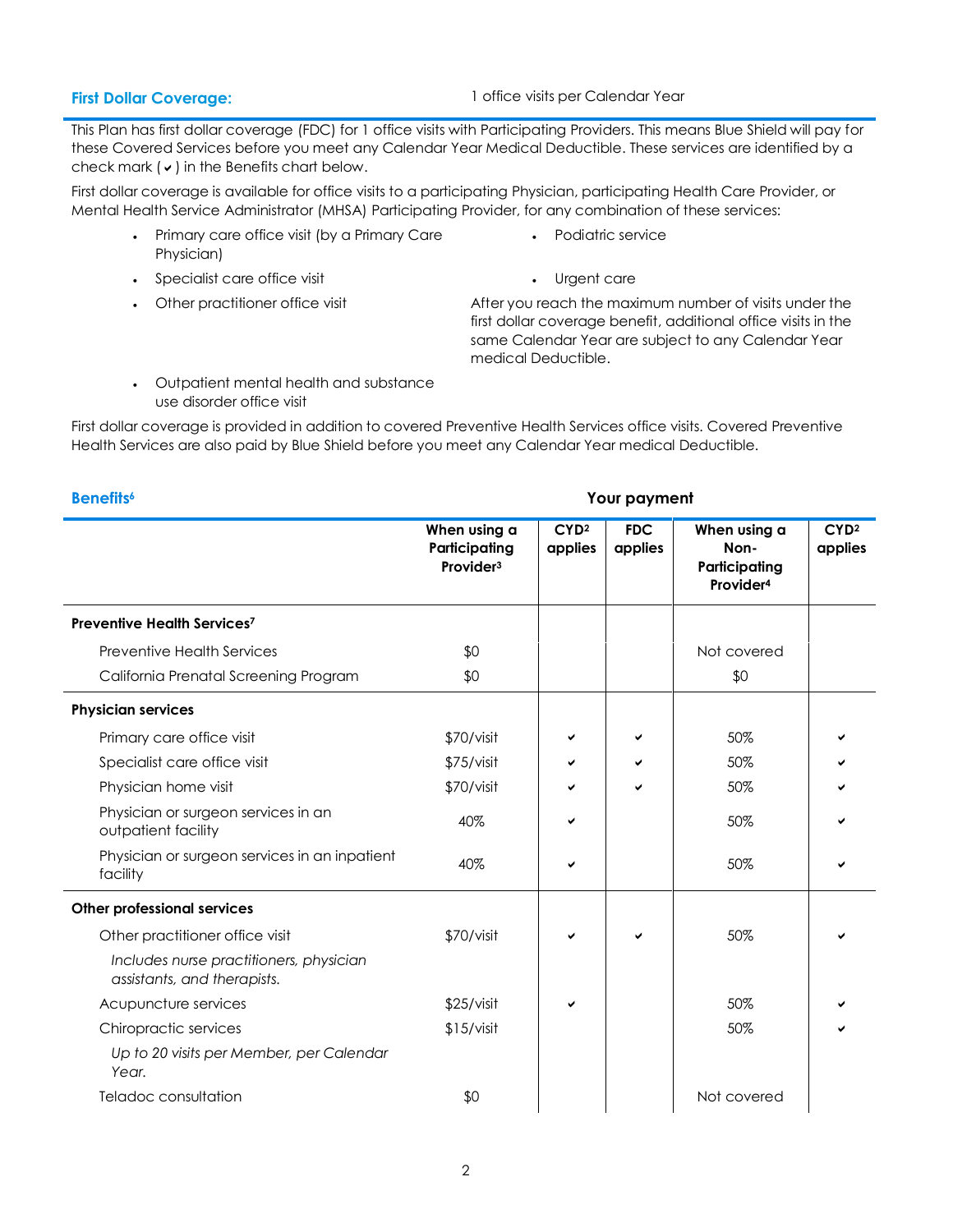### **Benefits<sup>6</sup> Your payment**

|                                                                                                                                                                                                                      | When using a<br>Participating<br>Provider <sup>3</sup> | CYD <sup>2</sup><br>applies | <b>FDC</b><br>applies | When using a<br>Non-<br>Participating<br>Provider <sup>4</sup>     | CYD <sup>2</sup><br>applies |
|----------------------------------------------------------------------------------------------------------------------------------------------------------------------------------------------------------------------|--------------------------------------------------------|-----------------------------|-----------------------|--------------------------------------------------------------------|-----------------------------|
| Family planning                                                                                                                                                                                                      |                                                        |                             |                       |                                                                    |                             |
| Counseling, consulting, and education<br>Injectable contraceptive; diaphragm                                                                                                                                         | \$0                                                    |                             |                       | Not covered                                                        |                             |
| fitting, intrauterine device (IUD),<br>implantable contraceptive, and<br>related procedure.                                                                                                                          | \$0                                                    |                             |                       | Not covered                                                        |                             |
| Tubal ligation<br>$\bullet$                                                                                                                                                                                          | \$0                                                    |                             |                       | Not covered                                                        |                             |
| Vasectomy                                                                                                                                                                                                            | 40%                                                    |                             |                       | Not covered                                                        |                             |
| Podiatric services                                                                                                                                                                                                   | \$75/visit                                             |                             | ✓                     | 50%                                                                |                             |
| Pregnancy and maternity care                                                                                                                                                                                         |                                                        |                             |                       |                                                                    |                             |
| Physician office visits: prenatal and initial<br>postnatal                                                                                                                                                           | \$0                                                    |                             |                       | 50%                                                                |                             |
| Physician services for pregnancy<br>termination                                                                                                                                                                      | 40%                                                    |                             |                       | 50%                                                                |                             |
| <b>Emergency services</b>                                                                                                                                                                                            |                                                        |                             |                       |                                                                    |                             |
| Emergency room services                                                                                                                                                                                              | 50%                                                    | ✔                           |                       | 50%                                                                |                             |
| If admitted to the Hospital, this payment<br>for emergency room services does not<br>apply. Instead, you pay the Participating<br>Provider payment under Inpatient facility<br>services/ Hospital services and stay. |                                                        |                             |                       |                                                                    |                             |
| Emergency room Physician services                                                                                                                                                                                    | 40%                                                    | ✔                           |                       | 40%                                                                |                             |
| Urgent care center services                                                                                                                                                                                          | \$70/visit                                             | ✔                           | ✓                     | 50%                                                                |                             |
| <b>Ambulance services</b>                                                                                                                                                                                            | 40%                                                    | ✓                           |                       | 40%                                                                |                             |
| This payment is for emergency or authorized<br>transport.                                                                                                                                                            |                                                        |                             |                       |                                                                    |                             |
| <b>Outpatient facility services</b>                                                                                                                                                                                  |                                                        |                             |                       |                                                                    |                             |
| Ambulatory Surgery Center                                                                                                                                                                                            | 40%                                                    |                             |                       | 50% of up to<br>\$350/day<br>plus 100% of<br>additional<br>charges |                             |
| Outpatient Department of a Hospital:<br>surgery                                                                                                                                                                      | \$200/surgery<br>plus 40%                              |                             |                       | 50% of up to<br>\$350/day<br>plus 100% of<br>additional<br>charges |                             |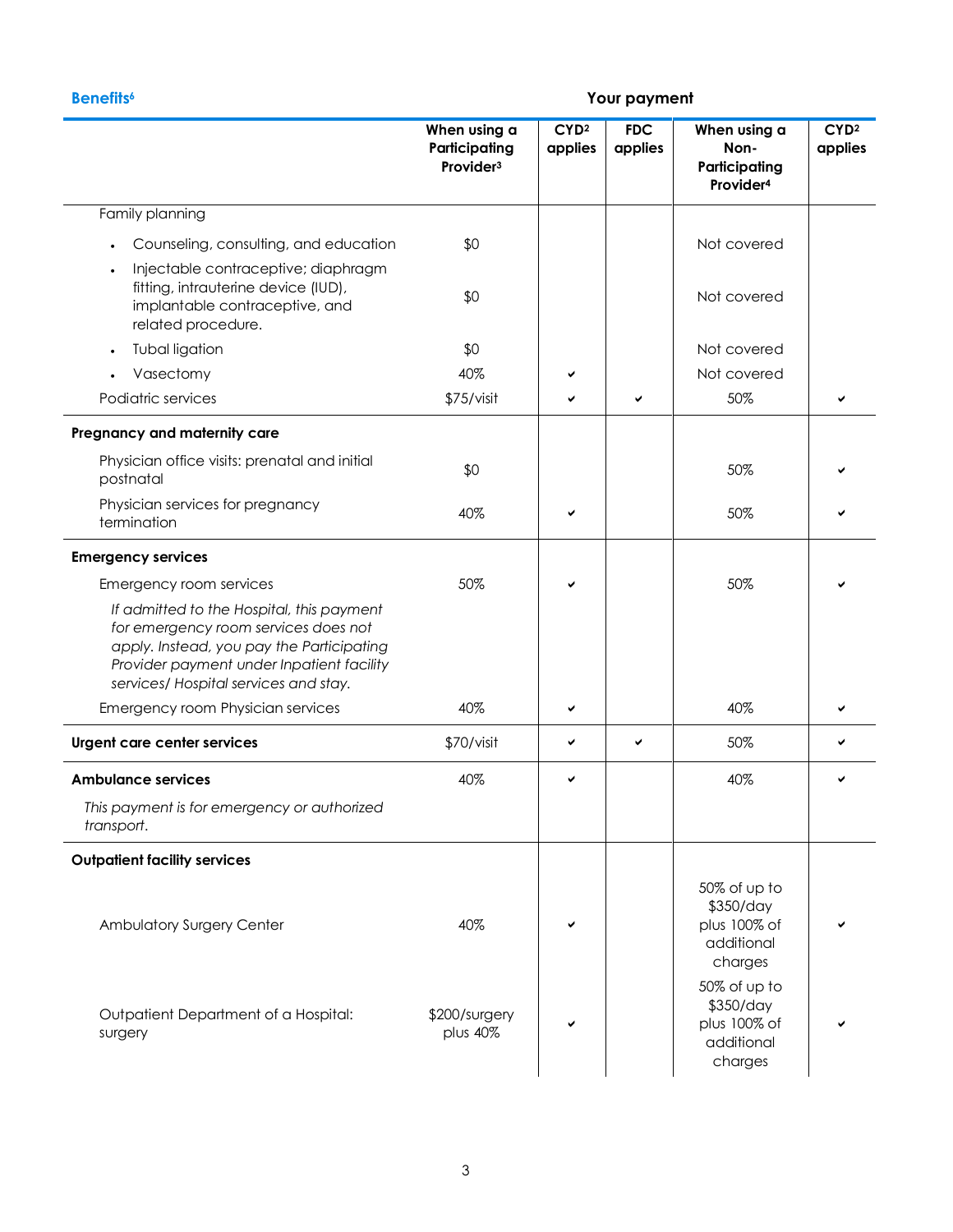### **Benefits<sup>6</sup> Your payment**

|                                                                                                                                                                                                                                                                                                                                                                                                                                                                                                  | When using a<br>Participating<br>Provider <sup>3</sup> | CYD <sup>2</sup><br>applies | <b>FDC</b><br>applies | When using a<br>Non-<br>Participating<br>Provider <sup>4</sup>       | CYD <sup>2</sup><br>applies |
|--------------------------------------------------------------------------------------------------------------------------------------------------------------------------------------------------------------------------------------------------------------------------------------------------------------------------------------------------------------------------------------------------------------------------------------------------------------------------------------------------|--------------------------------------------------------|-----------------------------|-----------------------|----------------------------------------------------------------------|-----------------------------|
| Outpatient Department of a Hospital:<br>treatment of illness or injury, radiation<br>therapy, chemotherapy, and necessary<br>supplies                                                                                                                                                                                                                                                                                                                                                            | 40%                                                    | ✔                           |                       | 50% of up to<br>\$350/day<br>plus 100% of<br>additional<br>charges   |                             |
| <b>Inpatient facility services</b>                                                                                                                                                                                                                                                                                                                                                                                                                                                               |                                                        |                             |                       |                                                                      |                             |
| Hospital services and stay                                                                                                                                                                                                                                                                                                                                                                                                                                                                       | 40%                                                    |                             |                       | 50% of up to<br>\$2,000/day<br>plus 100% of<br>additional<br>charges |                             |
| Transplant services                                                                                                                                                                                                                                                                                                                                                                                                                                                                              |                                                        |                             |                       |                                                                      |                             |
| This payment is for all covered transplants<br>except tissue and kidney. For tissue and<br>kidney transplant services, the payment<br>for Inpatient facility services/ Hospital<br>services and stay applies.                                                                                                                                                                                                                                                                                    |                                                        |                             |                       |                                                                      |                             |
| Special transplant facility inpatient<br>services                                                                                                                                                                                                                                                                                                                                                                                                                                                | 40%                                                    |                             |                       | Not covered                                                          |                             |
| Physician inpatient services                                                                                                                                                                                                                                                                                                                                                                                                                                                                     | 40%                                                    | ✔                           |                       | Not covered                                                          |                             |
| Bariatric surgery services, designated California<br>counties                                                                                                                                                                                                                                                                                                                                                                                                                                    |                                                        |                             |                       |                                                                      |                             |
| This payment is for bariatric surgery services<br>for residents of designated California<br>counties. For bariatric surgery services for<br>residents of non-designated California<br>counties, the payments for Inpatient facility<br>services/ Hospital services and stay and<br>Physician inpatient and surgery services apply<br>for inpatient services; or, if provided on an<br>outpatient basis, the outpatient facility<br>services and Outpatient Physician services<br>payments apply. |                                                        |                             |                       |                                                                      |                             |
| Inpatient facility services                                                                                                                                                                                                                                                                                                                                                                                                                                                                      | 40%                                                    |                             |                       | Not covered                                                          |                             |
| Outpatient facility services                                                                                                                                                                                                                                                                                                                                                                                                                                                                     | \$200/surgery<br>plus 40%                              |                             |                       | Not covered                                                          |                             |
| Physician services                                                                                                                                                                                                                                                                                                                                                                                                                                                                               | 40%                                                    |                             |                       | Not covered                                                          |                             |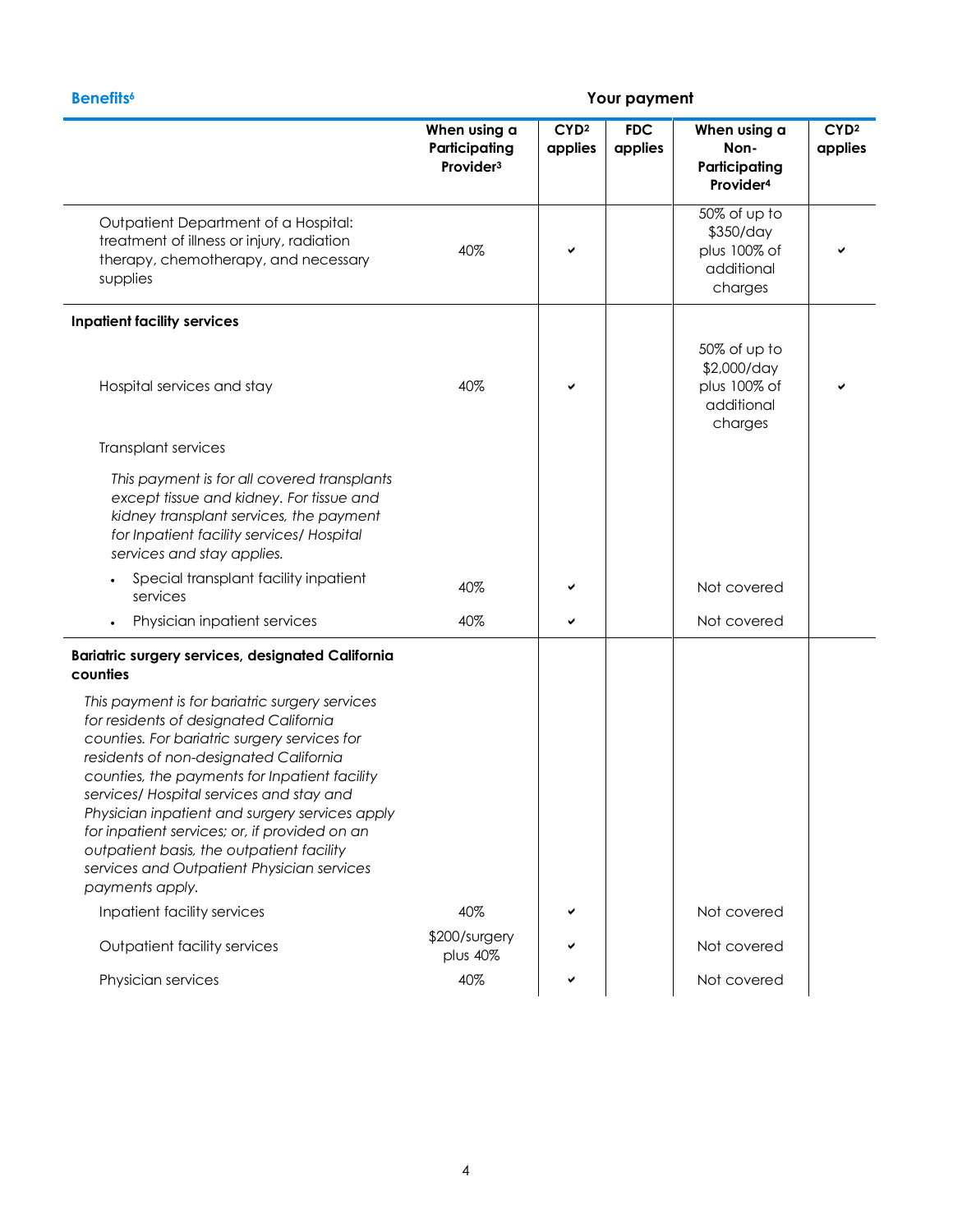|                                                                                                                                                                                                                                                                                                                        | When using a<br>Participating<br>Provider <sup>3</sup> | CYD <sup>2</sup><br>applies | <b>FDC</b><br>applies | When using a<br>Non-<br>Participating<br>Provider <sup>4</sup>     | CYD <sup>2</sup><br>applies |
|------------------------------------------------------------------------------------------------------------------------------------------------------------------------------------------------------------------------------------------------------------------------------------------------------------------------|--------------------------------------------------------|-----------------------------|-----------------------|--------------------------------------------------------------------|-----------------------------|
| Diagnostic x-ray, imaging, pathology, and<br>laboratory services                                                                                                                                                                                                                                                       |                                                        |                             |                       |                                                                    |                             |
| This payment is for Covered Services that are<br>diagnostic, non-Preventive Health Services,<br>and diagnostic radiological procedures, such<br>as CT scans, MRIs, MRAs, and PET scans. For<br>the payments for Covered Services that are<br>considered Preventive Health Services, see<br>Preventive Health Services. |                                                        |                             |                       |                                                                    |                             |
| Laboratory services                                                                                                                                                                                                                                                                                                    |                                                        |                             |                       |                                                                    |                             |
| Includes diagnostic Papanicolaou (Pap)<br>test.                                                                                                                                                                                                                                                                        |                                                        |                             |                       |                                                                    |                             |
| Laboratory center                                                                                                                                                                                                                                                                                                      | 40%                                                    |                             |                       | 50%                                                                |                             |
|                                                                                                                                                                                                                                                                                                                        |                                                        |                             |                       | 50% of up to<br>\$350/day                                          |                             |
| Outpatient Department of a Hospital                                                                                                                                                                                                                                                                                    | 40%                                                    |                             |                       | plus 100% of<br>additional<br>charges                              |                             |
| X-ray and imaging services                                                                                                                                                                                                                                                                                             |                                                        |                             |                       |                                                                    |                             |
| Includes diagnostic mammography.                                                                                                                                                                                                                                                                                       |                                                        |                             |                       |                                                                    |                             |
| Outpatient radiology center                                                                                                                                                                                                                                                                                            | 40%                                                    | ✓                           |                       | 50%                                                                |                             |
|                                                                                                                                                                                                                                                                                                                        |                                                        |                             |                       | 50% of up to                                                       |                             |
| Outpatient Department of a Hospital                                                                                                                                                                                                                                                                                    | 40%                                                    | ✔                           |                       | \$350/day<br>plus 100% of<br>additional<br>charges                 |                             |
| Other outpatient diagnostic testing                                                                                                                                                                                                                                                                                    |                                                        |                             |                       |                                                                    |                             |
| Testing to diagnose illness or injury such as<br>vestibular function tests, EKG, ECG,<br>cardiac monitoring, non-invasive vascular<br>studies, sleep medicine testing, muscle<br>and range of motion tests, EEG, and<br>EMG.                                                                                           |                                                        |                             |                       |                                                                    |                             |
| Office location                                                                                                                                                                                                                                                                                                        | 40%                                                    |                             |                       | 50%                                                                |                             |
| Outpatient Department of a Hospital                                                                                                                                                                                                                                                                                    | 40%                                                    |                             |                       | 50% of up to<br>\$350/day<br>plus 100% of<br>additional<br>charges |                             |
| Radiological and nuclear imaging services                                                                                                                                                                                                                                                                              |                                                        |                             |                       |                                                                    |                             |
| Outpatient radiology center                                                                                                                                                                                                                                                                                            | 40%                                                    |                             |                       | 50%                                                                |                             |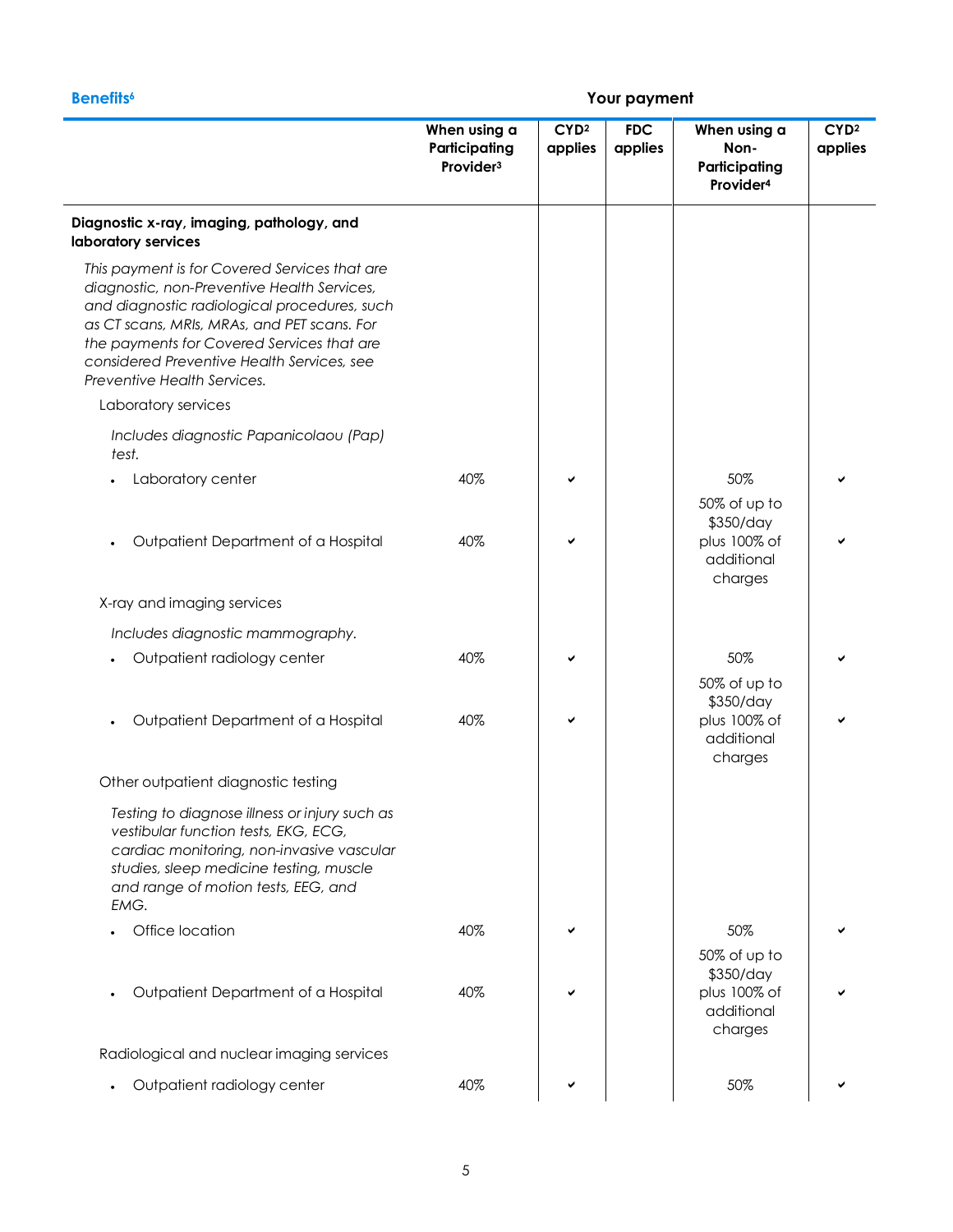| <b>Benefits<sup>6</sup></b>                                                                                                                                                                                                                                                                                                                                       | Your payment                                           |                             |                       |                                                                    |                             |  |  |
|-------------------------------------------------------------------------------------------------------------------------------------------------------------------------------------------------------------------------------------------------------------------------------------------------------------------------------------------------------------------|--------------------------------------------------------|-----------------------------|-----------------------|--------------------------------------------------------------------|-----------------------------|--|--|
|                                                                                                                                                                                                                                                                                                                                                                   | When using a<br>Participating<br>Provider <sup>3</sup> | CYD <sup>2</sup><br>applies | <b>FDC</b><br>applies | When using a<br>Non-<br>Participating<br>Provider <sup>4</sup>     | CYD <sup>2</sup><br>applies |  |  |
| Outpatient Department of a Hospital                                                                                                                                                                                                                                                                                                                               | \$100/visit<br>plus 40%                                |                             |                       | 50% of up to<br>\$350/day<br>plus 100% of<br>additional<br>charges |                             |  |  |
| <b>Rehabilitative and Habilitative Services</b>                                                                                                                                                                                                                                                                                                                   |                                                        |                             |                       |                                                                    |                             |  |  |
| Includes Physical Therapy, Occupational<br>Therapy, Respiratory Therapy, and Speech<br>Therapy services. There is no visit limit for<br>Rehabilitative or Habilitative Services.                                                                                                                                                                                  |                                                        |                             |                       |                                                                    |                             |  |  |
| Office location                                                                                                                                                                                                                                                                                                                                                   | \$70/visit                                             |                             |                       | 50%<br>50% of up to<br>\$350/day                                   |                             |  |  |
| Outpatient Department of a Hospital                                                                                                                                                                                                                                                                                                                               | \$70/visit                                             |                             |                       | plus 100% of<br>additional<br>charges                              |                             |  |  |
| <b>Durable medical equipment (DME)</b>                                                                                                                                                                                                                                                                                                                            |                                                        |                             |                       |                                                                    |                             |  |  |
| <b>DME</b>                                                                                                                                                                                                                                                                                                                                                        | 50%                                                    |                             |                       | Not covered                                                        |                             |  |  |
| Breast pump                                                                                                                                                                                                                                                                                                                                                       | \$0                                                    |                             |                       | Not covered                                                        |                             |  |  |
| Orthotic equipment and devices                                                                                                                                                                                                                                                                                                                                    | 40%                                                    |                             |                       | Not covered                                                        |                             |  |  |
| Prosthetic equipment and devices                                                                                                                                                                                                                                                                                                                                  | 40%                                                    | ✔                           |                       | Not covered                                                        |                             |  |  |
| Home health care services                                                                                                                                                                                                                                                                                                                                         | 40%                                                    | ✔                           |                       | Not covered                                                        |                             |  |  |
| Up to 100 visits per Member, per Calendar<br>Year, by a home health care agency. All visits<br>count towards the limit, including visits during<br>any applicable Deductible period. Includes<br>home visits by a nurse, Home Health Aide,<br>medical social worker, physical therapist,<br>speech therapist, or occupational therapist,<br>and medical supplies. |                                                        |                             |                       |                                                                    |                             |  |  |
| Home infusion and home injectable therapy<br>services                                                                                                                                                                                                                                                                                                             |                                                        |                             |                       |                                                                    |                             |  |  |
| Home infusion agency services                                                                                                                                                                                                                                                                                                                                     | 40%                                                    |                             |                       | Not covered                                                        |                             |  |  |
| Includes home infusion drugs and<br>medical supplies.                                                                                                                                                                                                                                                                                                             |                                                        |                             |                       |                                                                    |                             |  |  |
| Home visits by an infusion nurse                                                                                                                                                                                                                                                                                                                                  | 40%                                                    |                             |                       | Not covered                                                        |                             |  |  |
| Hemophilia home infusion services<br>Includes blood factor products.                                                                                                                                                                                                                                                                                              | 40%                                                    |                             |                       | Not covered                                                        |                             |  |  |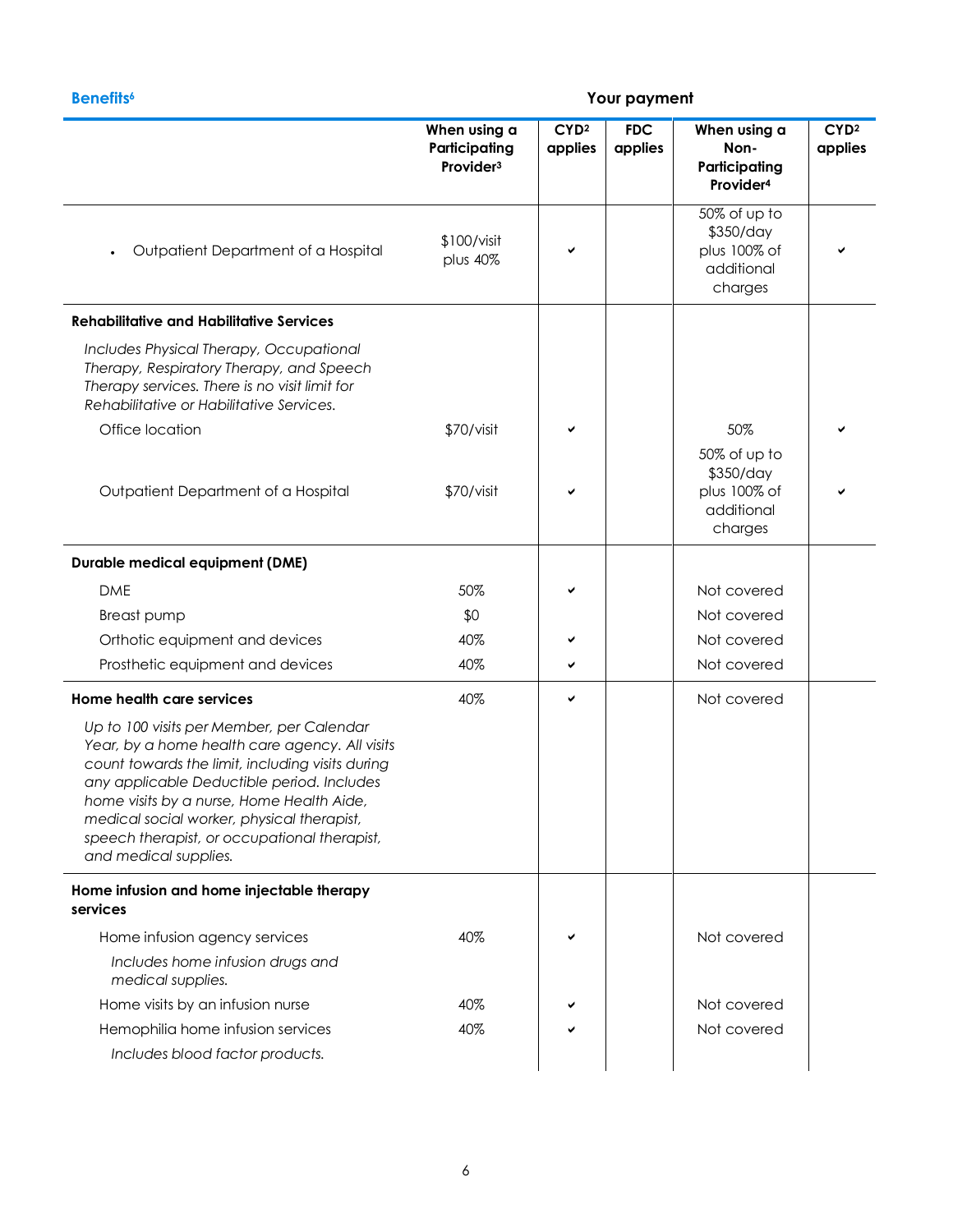### **Benefits<sup>6</sup> Your payment**

|                                                                                                                                                                                                                                                                | When using a<br>Participating<br>Provider <sup>3</sup> | CYD <sup>2</sup><br>applies | <b>FDC</b><br>applies | When using a<br>Non-<br>Participating<br>Provider <sup>4</sup>       | CYD <sup>2</sup><br>applies |
|----------------------------------------------------------------------------------------------------------------------------------------------------------------------------------------------------------------------------------------------------------------|--------------------------------------------------------|-----------------------------|-----------------------|----------------------------------------------------------------------|-----------------------------|
| <b>Skilled Nursing Facility (SNF) services</b>                                                                                                                                                                                                                 |                                                        |                             |                       |                                                                      |                             |
| Up to 100 days per Member, per Benefit<br>Period, except when provided as part of a<br>Hospice program. All days count towards the<br>limit, including days during any applicable<br>Deductible period and days in different SNFs<br>during the Calendar Year. |                                                        |                             |                       |                                                                      |                             |
| Freestanding SNF                                                                                                                                                                                                                                               | 40%                                                    |                             |                       | 50%                                                                  |                             |
| Hospital-based SNF                                                                                                                                                                                                                                             | 40%                                                    |                             |                       | 50% of up to<br>\$2,000/day<br>plus 100% of<br>additional<br>charges |                             |
| <b>Hospice program services</b>                                                                                                                                                                                                                                | \$0                                                    |                             |                       | Not covered                                                          |                             |
| Includes pre-Hospice consultation, routine<br>home care, 24-hour continuous home care,<br>short-term inpatient care for pain and<br>symptom management, and inpatient respite<br>care.                                                                         |                                                        |                             |                       |                                                                      |                             |
| Other services and supplies                                                                                                                                                                                                                                    |                                                        |                             |                       |                                                                      |                             |
| Diabetes care services                                                                                                                                                                                                                                         |                                                        |                             |                       |                                                                      |                             |
| Devices, equipment, and supplies                                                                                                                                                                                                                               | 50%                                                    |                             |                       | Not covered                                                          |                             |
| Self-management training                                                                                                                                                                                                                                       | \$0                                                    |                             |                       | 50%                                                                  |                             |
| Dialysis services                                                                                                                                                                                                                                              | 40%                                                    |                             |                       | 50% of up to<br>\$350/day<br>plus 100% of<br>additional<br>charges   |                             |
| PKU product formulas and Special Food<br>Products                                                                                                                                                                                                              | 40%                                                    |                             |                       | 40%                                                                  |                             |
| Allergy serum billed separately from an<br>office visit                                                                                                                                                                                                        | 40%                                                    |                             |                       | 50%                                                                  |                             |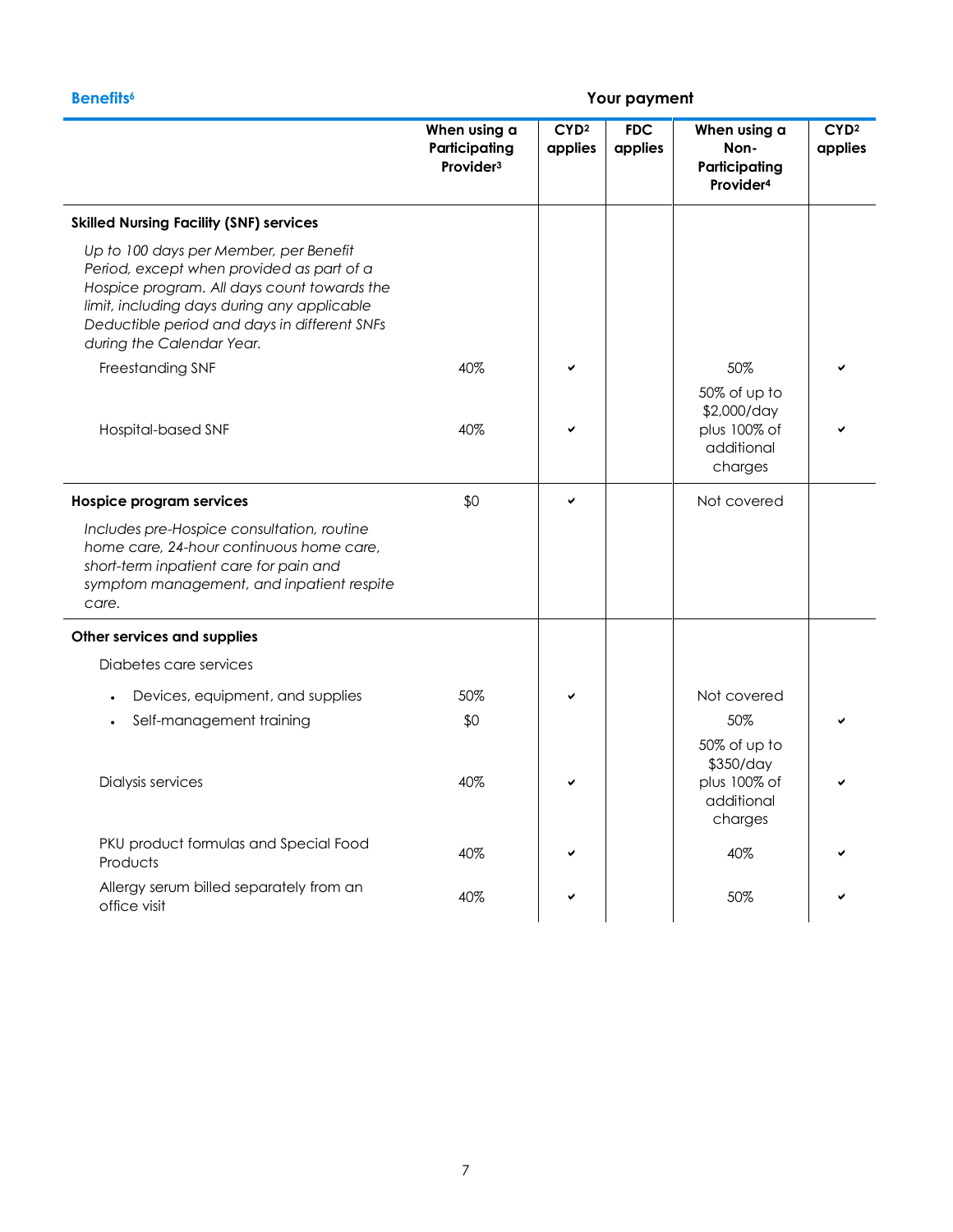### **Mental Health and Substance Use Disorder Benefits**

### **Your payment**

| Mental health and substance use disorder<br>Benefits are provided through Blue Shield's<br>Mental Health Service Administrator (MHSA).                                                                                                                                                                                                   | When using a<br><b>MHSA</b><br>Participating<br>Provider <sup>3</sup> | CYD <sup>2</sup><br>applies | <b>FDC</b><br>applies | When using a<br><b>MHSA Non-</b><br>Participating<br>Provider <sup>4</sup> | CYD <sup>2</sup><br>applies |
|------------------------------------------------------------------------------------------------------------------------------------------------------------------------------------------------------------------------------------------------------------------------------------------------------------------------------------------|-----------------------------------------------------------------------|-----------------------------|-----------------------|----------------------------------------------------------------------------|-----------------------------|
| <b>Outpatient services</b>                                                                                                                                                                                                                                                                                                               |                                                                       |                             |                       |                                                                            |                             |
| Office visit, including Physician office visit                                                                                                                                                                                                                                                                                           | \$70/visit                                                            | ✓                           | ✓                     | 50%                                                                        |                             |
| Teladoc behavioral health                                                                                                                                                                                                                                                                                                                | \$0                                                                   |                             |                       | Not covered                                                                |                             |
| Other outpatient services, including<br>intensive outpatient care,<br>electroconvulsive therapy, transcranial<br>magnetic stimulation, Behavioral Health<br>Treatment for pervasive developmental<br>disorder or autism in an office setting,<br>home, or other non-institutional facility<br>setting, and office-based opioid treatment | 40%                                                                   | ✓                           |                       | 50%                                                                        |                             |
| Partial Hospitalization Program                                                                                                                                                                                                                                                                                                          | 40%                                                                   |                             |                       | 50% of up to<br>\$350/day<br>plus 100% of<br>additional<br>charges         |                             |
| <b>Psychological Testing</b>                                                                                                                                                                                                                                                                                                             | 40%                                                                   | ✔                           |                       | 50%                                                                        | ✔                           |
| <b>Inpatient services</b>                                                                                                                                                                                                                                                                                                                |                                                                       |                             |                       |                                                                            |                             |
| Physician inpatient services                                                                                                                                                                                                                                                                                                             | 40%                                                                   |                             |                       | 50%                                                                        |                             |
| <b>Hospital services</b>                                                                                                                                                                                                                                                                                                                 | 40%                                                                   |                             |                       | 50% of up to<br>\$2,000/day<br>plus 100% of<br>additional<br>charges       |                             |
| <b>Residential Care</b>                                                                                                                                                                                                                                                                                                                  | 40%                                                                   | ✓                           |                       | 50% of up to<br>\$2,000/day<br>plus 100% of<br>additional<br>charges       |                             |

### **Prescription Drug Benefits8,9 Your payment**

|                                          | When using a<br>Participating<br>Pharmacy <sup>3</sup> | CYD <sup>2</sup><br>applies | When using a<br><b>Non-Participating</b><br>Pharmacy <sup>4</sup> | CYD <sup>2</sup><br>applies |
|------------------------------------------|--------------------------------------------------------|-----------------------------|-------------------------------------------------------------------|-----------------------------|
| Retail pharmacy prescription Drugs       |                                                        |                             |                                                                   |                             |
| Per prescription, up to a 30-day supply. |                                                        |                             |                                                                   |                             |
| Contraceptive Drugs and devices          | \$0                                                    |                             | Not covered                                                       |                             |
| Tier 1 Drugs                             | \$20/prescription                                      |                             | Not covered                                                       |                             |
| Tier 2 Drugs                             | \$65/prescription                                      | ✔                           | Not covered                                                       |                             |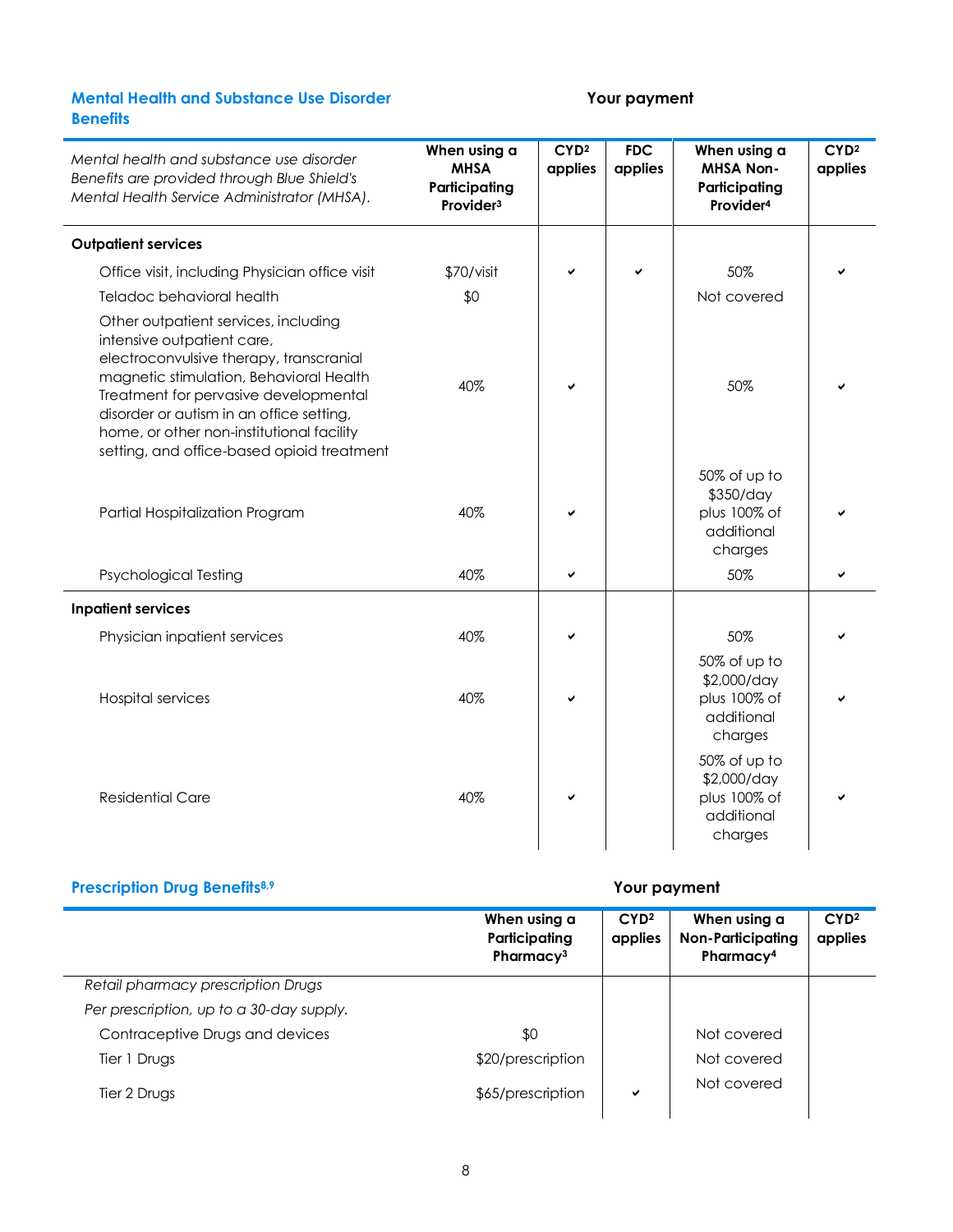### **Prescription Drug Benefits8,9 Your payment**

|                                          | When using a<br>Participating<br>Pharmacy <sup>3</sup>                                      | CYD <sup>2</sup><br>applies | When using a<br><b>Non-Participating</b><br>Pharmacy <sup>4</sup> | CYD <sup>2</sup><br>applies |
|------------------------------------------|---------------------------------------------------------------------------------------------|-----------------------------|-------------------------------------------------------------------|-----------------------------|
| Tier 3 Drugs                             | \$90/prescription                                                                           | ✔                           | Not covered                                                       |                             |
| Tier 4 Drugs                             | 30% up to<br>\$500/prescription                                                             |                             | Not covered                                                       |                             |
| Mail service pharmacy prescription Drugs |                                                                                             |                             |                                                                   |                             |
| Per prescription, up to a 90-day supply. |                                                                                             |                             |                                                                   |                             |
| Contraceptive Drugs and devices          | \$0                                                                                         |                             | Not covered                                                       |                             |
| Tier 1 Drugs                             | \$40/prescription                                                                           |                             | Not covered                                                       |                             |
| Tier 2 Drugs                             | \$130/prescription                                                                          | ✔                           | Not covered                                                       |                             |
| Tier 3 Drugs                             | \$180/prescription                                                                          | ✔                           | Not covered                                                       |                             |
| Tier 4 Drugs                             | 30% up to<br>\$1,000/prescription                                                           | ✔                           | Not covered                                                       |                             |
| <b>Oral Anticancer Drugs</b>             | Applicable Tier 1,<br>Tier 2, Tier 3, or Tier<br>4 Copayment up<br>to<br>\$250/prescription |                             | Not covered                                                       |                             |
| Per prescription, up to a 30-day supply. |                                                                                             |                             |                                                                   |                             |

### **Pediatric Benefits Your payment** *Pediatric Benefits are available through the end of the month in which the Member turns 19.* **When using a Participating Dentist<sup>3</sup> CYD<sup>2</sup> applies When using a Non-Participating Dentist<sup>4</sup> CYD<sup>2</sup> applies Pediatric dental<sup>10</sup>** Diagnostic and preventive services Oral exam \$0 20% • Preventive – cleaning  $$0$   $$0$   $$20\%$ • Preventive – x-ray  $\text{S0}$  and  $\text{S1}$  and  $\text{S20}$  and  $\text{S1}$  and  $\text{S1}$  and  $\text{S1}$  and  $\text{S20}$  and  $\text{S1}$ Sealants per tooth  $\sim$  30% by Sealants per tooth  $\sim$  20% • Topical fluoride application  $$0$   $$0$   $$20\%$ • Space maintainers - fixed  $$0$   $$0$   $$20\%$ Basic services • Restorative procedures 20% 20% 20% 30% • Periodontal maintenance  $20\%$  20% and  $20\%$  30%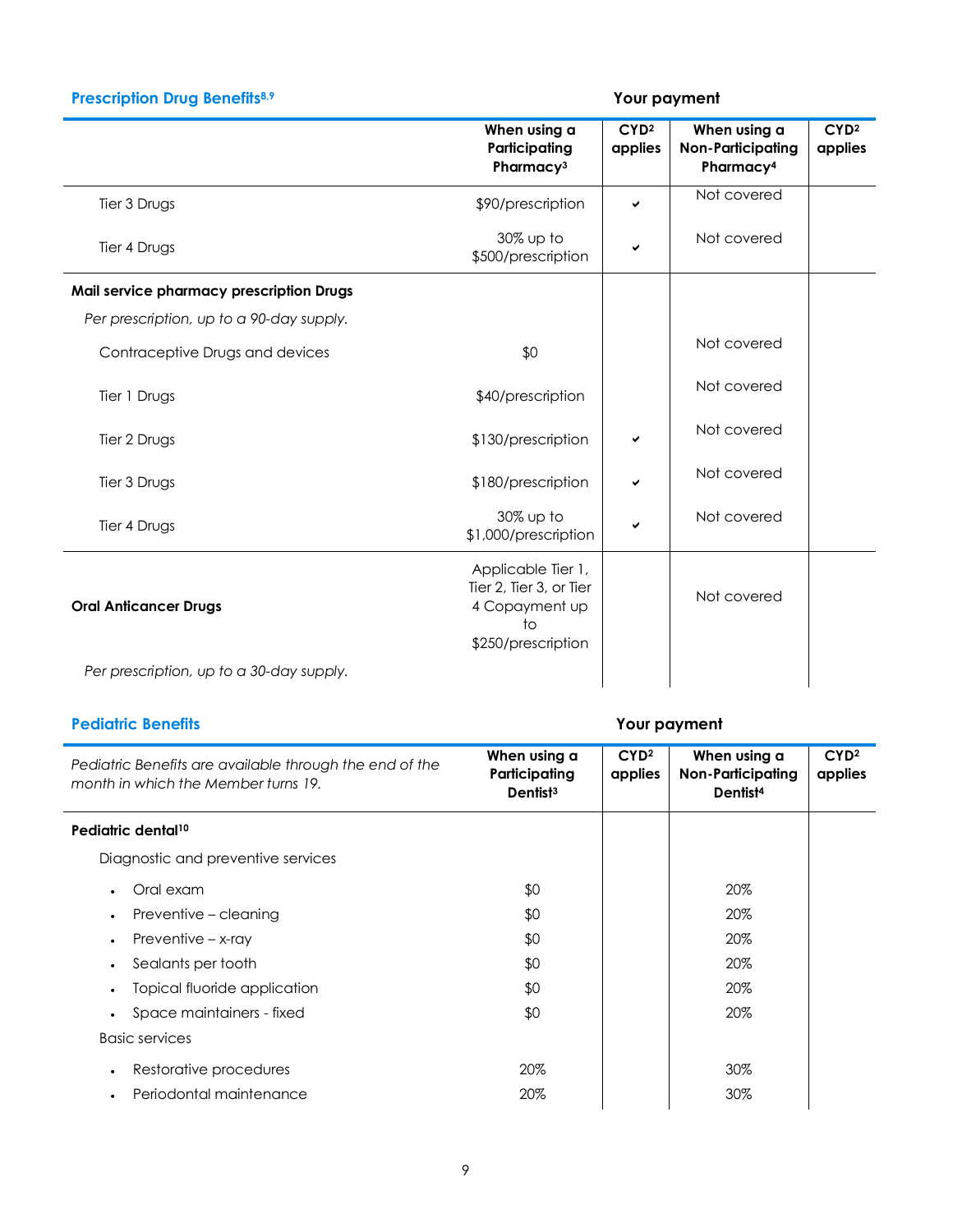| <b>Pediatric Benefits</b>                                                                      | Your payment                                          |                             |                                                           |                             |
|------------------------------------------------------------------------------------------------|-------------------------------------------------------|-----------------------------|-----------------------------------------------------------|-----------------------------|
| Pediatric Benefits are available through the end of the<br>month in which the Member turns 19. | When using a<br>Participating<br>Dentist <sup>3</sup> | CYD <sup>2</sup><br>applies | When using a<br>Non-Participating<br>Dentist <sup>4</sup> | CYD <sup>2</sup><br>applies |
| Major services                                                                                 |                                                       |                             |                                                           |                             |
| Oral surgery<br>$\bullet$                                                                      | 50%                                                   |                             | 50%                                                       |                             |
| <b>Endodontics</b><br>$\bullet$                                                                | 50%                                                   |                             | 50%                                                       |                             |
| Periodontics (other than maintenance)<br>$\bullet$                                             | 50%                                                   |                             | 50%                                                       |                             |
| Crowns and casts<br>٠                                                                          | 50%                                                   |                             | 50%                                                       |                             |
| <b>Prosthodontics</b><br>٠                                                                     | 50%                                                   |                             | 50%                                                       |                             |
| Orthodontics (Medically Necessary)                                                             | 50%                                                   |                             | 50%                                                       |                             |

### **Pediatric Benefits Your payment**

| Pediatric Benefits are available through the end of the<br>month in which the Member turns 19.                                                                 | When using a<br>Participating<br>Provider <sup>3</sup> | CYD <sup>2</sup><br>applies | When using a<br><b>Non-Participating</b><br>Provider <sup>4</sup> | CYD <sup>2</sup><br>applies |
|----------------------------------------------------------------------------------------------------------------------------------------------------------------|--------------------------------------------------------|-----------------------------|-------------------------------------------------------------------|-----------------------------|
| Pediatric vision <sup>11</sup>                                                                                                                                 |                                                        |                             |                                                                   |                             |
| Comprehensive eye examination                                                                                                                                  |                                                        |                             |                                                                   |                             |
| One exam per Calendar Year.                                                                                                                                    |                                                        |                             |                                                                   |                             |
| Ophthalmologic visit                                                                                                                                           | \$0                                                    |                             | All charges<br>above \$30                                         |                             |
| Optometric visit                                                                                                                                               | \$0                                                    |                             | All charges<br>above \$30                                         |                             |
| Eyewear/materials                                                                                                                                              |                                                        |                             |                                                                   |                             |
| One eyeglass frame and eyeglass lenses, or<br>contact lenses instead of eyeglasses, up to the<br>Benefit per Calendar Year. Any exceptions are<br>noted below. |                                                        |                             |                                                                   |                             |
| Contact lenses                                                                                                                                                 |                                                        |                             |                                                                   |                             |
| Non-elective (Medically Necessary) - hard or<br>soft                                                                                                           | \$0                                                    |                             | All charges<br>above \$225                                        |                             |
| Up to two pairs per eye per Calendar Year.                                                                                                                     |                                                        |                             |                                                                   |                             |
| Elective (cosmetic/convenience)                                                                                                                                |                                                        |                             |                                                                   |                             |
| Standard and non-standard, hard                                                                                                                                | \$0                                                    |                             | All charges<br>above \$75                                         |                             |
| Up to a 3 month supply for each eye per<br>Calendar Year based on lenses<br>selected.                                                                          |                                                        |                             |                                                                   |                             |
| Standard and non-standard, soft                                                                                                                                | \$0                                                    |                             | All charges<br>above \$75                                         |                             |
| Up to a 6 month supply for each eye per<br>Calendar Year based on lenses<br>selected.                                                                          |                                                        |                             |                                                                   |                             |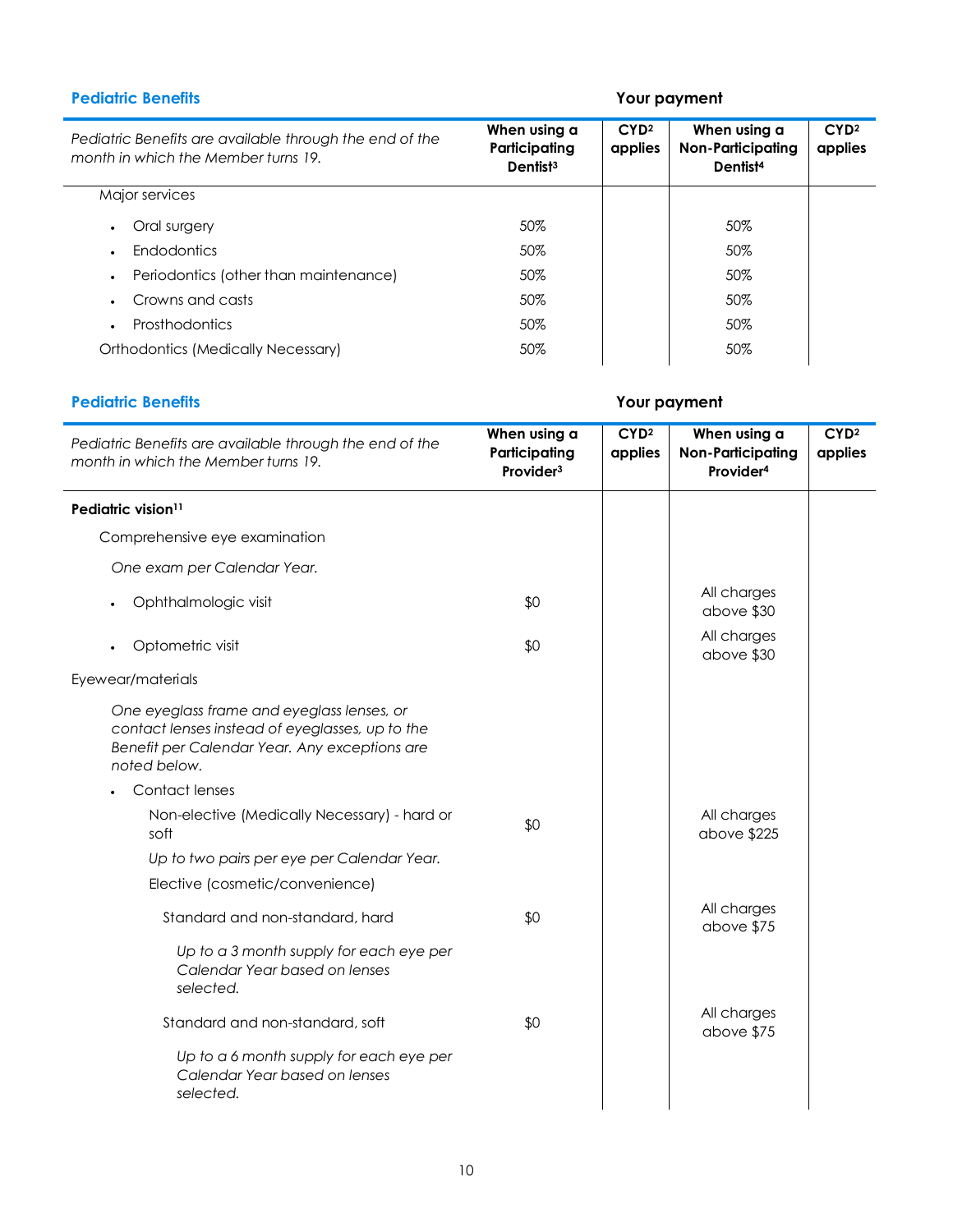### **Pediatric Benefits Your payment**

| Pediatric Benefits are available through the end of the<br>month in which the Member turns 19.                                                                                                                                 | When using a<br>Participating<br>Provider <sup>3</sup> | CYD <sup>2</sup><br>applies | When using a<br><b>Non-Participating</b><br>Provider <sup>4</sup> | CYD <sup>2</sup><br>applies |
|--------------------------------------------------------------------------------------------------------------------------------------------------------------------------------------------------------------------------------|--------------------------------------------------------|-----------------------------|-------------------------------------------------------------------|-----------------------------|
| Eyeglass frames                                                                                                                                                                                                                |                                                        |                             |                                                                   |                             |
| <b>Collection frames</b>                                                                                                                                                                                                       | \$0                                                    |                             | All charges<br>above \$40                                         |                             |
| Non-collection frames                                                                                                                                                                                                          | All charges<br>above \$150                             |                             | All charges<br>above \$40                                         |                             |
| Eyeglass lenses                                                                                                                                                                                                                |                                                        |                             |                                                                   |                             |
| Lenses include choice of glass or plastic<br>lenses, all lens powers (single vision, bifocal,<br>trifocal, lenticular), fashion or gradient tint,<br>scratch coating, oversized, and glass-grey<br>#3 prescription sunglasses. |                                                        |                             |                                                                   |                             |
| Single vision                                                                                                                                                                                                                  | \$0                                                    |                             | All charges<br>above \$25                                         |                             |
| Lined bifocal                                                                                                                                                                                                                  | \$0                                                    |                             | All charges<br>above \$35                                         |                             |
| Lined trifocal                                                                                                                                                                                                                 | \$0                                                    |                             | All charges<br>above \$45                                         |                             |
| Lenticular                                                                                                                                                                                                                     | \$0                                                    |                             | All charges<br>above \$45                                         |                             |
| Optional eyeglass lenses and treatments                                                                                                                                                                                        |                                                        |                             |                                                                   |                             |
| Ultraviolet protective coating (standard only)                                                                                                                                                                                 | \$0                                                    |                             | Not covered                                                       |                             |
| Polycarbonate lenses<br>$\bullet$                                                                                                                                                                                              | \$0                                                    |                             | Not covered                                                       |                             |
| Standard progressive lenses                                                                                                                                                                                                    | \$55                                                   |                             | Not covered                                                       |                             |
| Premium progressive lenses                                                                                                                                                                                                     | \$95                                                   |                             | Not covered                                                       |                             |
| Anti-reflective lens coating (standard only)                                                                                                                                                                                   | \$35                                                   |                             | Not covered                                                       |                             |
| Photochromic - glass lenses                                                                                                                                                                                                    | \$25                                                   |                             | Not covered                                                       |                             |
| Photochromic - plastic lenses                                                                                                                                                                                                  | \$25                                                   |                             | Not covered                                                       |                             |
| High index lenses                                                                                                                                                                                                              | \$30                                                   |                             | Not covered                                                       |                             |
| Polarized lenses                                                                                                                                                                                                               | \$45                                                   |                             | Not covered                                                       |                             |
| Low vision testing and equipment                                                                                                                                                                                               |                                                        |                             |                                                                   |                             |
| Comprehensive low vision exam                                                                                                                                                                                                  | 35%                                                    |                             | Not covered                                                       |                             |
| Once every 5 Calendar Years.                                                                                                                                                                                                   |                                                        |                             |                                                                   |                             |
| Low vision devices<br>One aid per Calendar Year.                                                                                                                                                                               | 35%                                                    |                             | Not covered                                                       |                             |
| Diabetes management referral                                                                                                                                                                                                   | \$0                                                    |                             | Not covered                                                       |                             |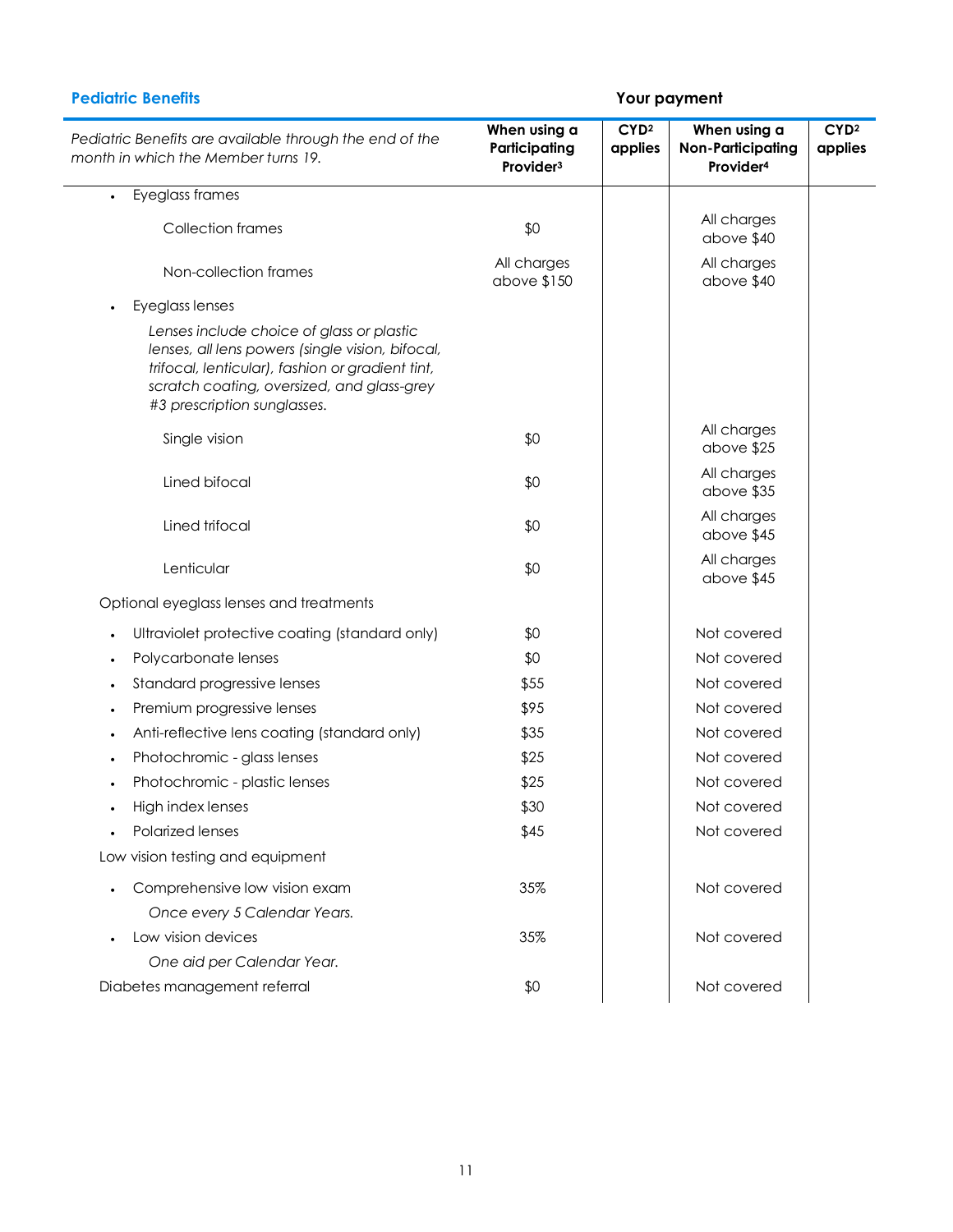### **Prior Authorization**

The following are some frequently-utilized Benefits that require prior authorization:

- Radiological and nuclear imaging services Hospice program services
- Outpatient mental health services, except office visits
- Inpatient facility services
- Pediatric vision non-elective contact lenses and low vision testing and equipment

Please review the Evidence of Coverage for more about Benefits that require prior authorization.

### **Notes**

### **1 Evidence of Coverage (EOC):**

The Evidence of Coverage (EOC) describes the Benefits, limitations, and exclusions that apply to coverage under this Plan. Please review the EOC for more details of coverage outlined in this Summary of Benefits. You can request a copy of the EOC at any time.

*Capitalized terms are defined in the EOC.* Refer to the EOC for an explanation of the terms used in this Summary of Benefits.

### **2 Calendar Year Deductible (CYD):**

*Calendar Year Deductible explained.* A Deductible is the amount you pay each Calendar Year before Blue Shield pays for Covered Services under the Plan.

If this Plan has any Calendar Year Deductible(s), Covered Services subject to that Deductible are identified with a check mark  $(v)$  in the Benefits chart above.

*Covered Services not subject to the Calendar Year combined medical and pharmacy Deductible.* Some Covered Services received from Participating Providers are paid by Blue Shield before you meet any Calendar Year combined medical and pharmacy Deductible. These Covered Services do not have a check mark ( $\checkmark$ ) next to them in the "CYD applies" column in the Benefits chart above.

 *First Dollar Coverage (FDC).* This Plan also has first dollar coverage. See the section on first dollar coverage for office visits that are also paid by Blue Shield before you meet any Calendar Year combined medical and pharmacy Deductible. Covered Services with first dollar coverage are identified with a check mark  $(v)$  in the "FDC applies" column in the Benefits chart above.

*This Plan has a Participating Provider Calendar Year Deductible as well as a combined Participating Provider and Non-Participating Provider Calendar Year Deductible.*This means that any amounts you pay towards your Participating Provider Calendar Year Deductible also count towards your combined Participating and Non-Participating Provider Calendar Year Deductible.

*Family coverage has an individual Deductible within the Family Deductible.* This means that the Deductible will be met for an individual with Family coverage who meets the individual Deductible prior to the Family meeting the Family Deductible within a Calendar Year. Any amount you have paid toward the individual Deductible will be applied to both the individual Deductible and the Family Deductible. Once the individual Deductible or Family Deductible is reached, cost sharing applies until the Out-of-Pocket Maximum is reached.

- 
- Some prescription Drugs (see blueshieldca.com/pharmacy)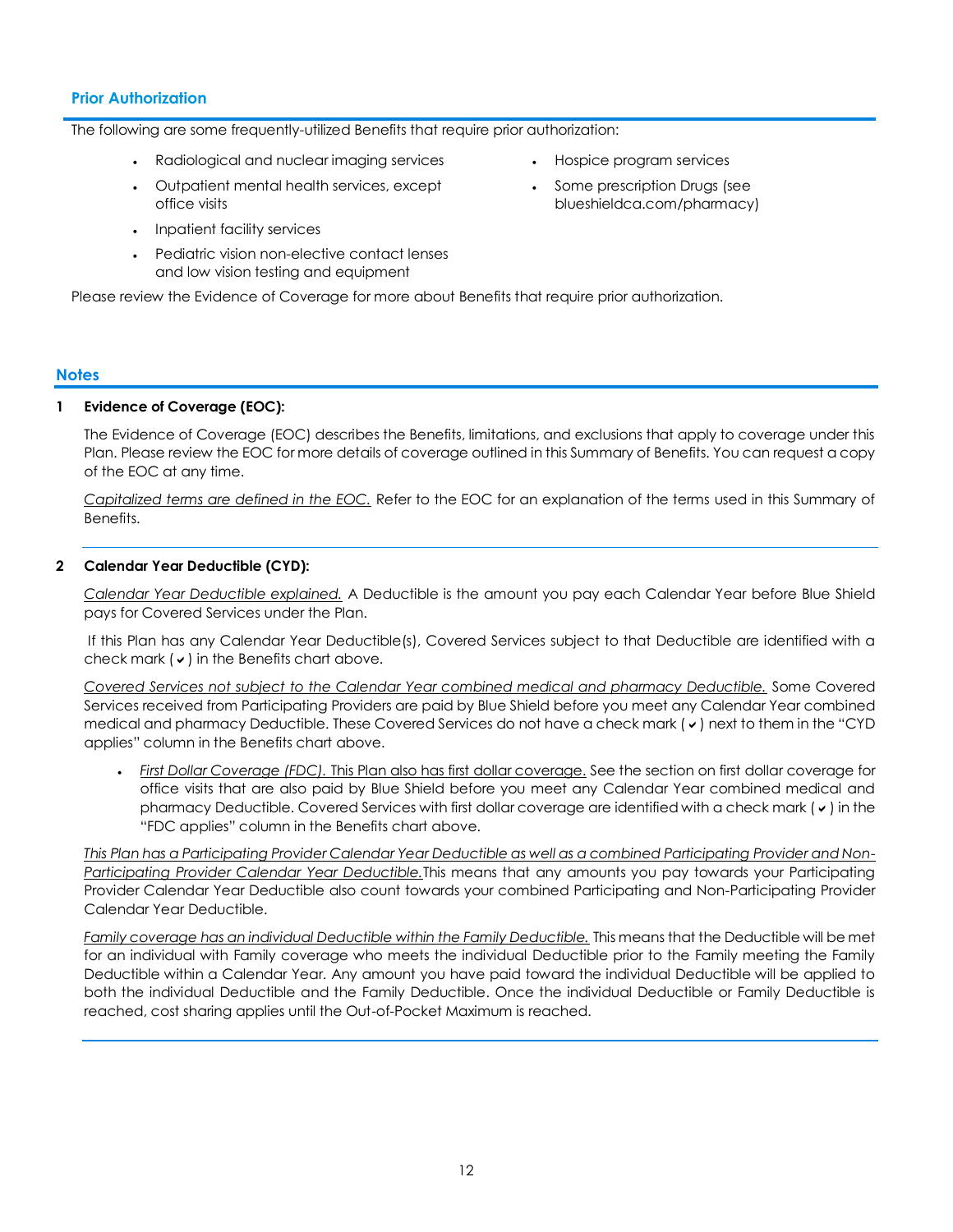### **3 Using Participating Providers:**

*Participating Providers have a contract to provide health care services to Members.* When you receive Covered Services from a Participating Provider, you are only responsible for the Copayment or Coinsurance, once any Calendar Year Deductible has been met.

*Teladoc.* Teladoc mental health and substance use disorder (behavioral health) consultations are provided through Teladoc. These services are not administered by Blue Shield's Mental Health Service Administrator (MHSA).

*"Allowable Amount" is defined in the EOC.* In addition:

Coinsurance is calculated from the Allowable Amount or Benefit maximum, whichever is less.

### **4 Using Non-Participating Providers:**

*Non-Participating Providers do not have a contract to provide health care services to Members.* When you receive Covered Services from a Non-Participating Provider, you are responsible for:

- the Copayment or Coinsurance (once any Calendar Year Deductible has been met), and
- any charges above the Allowable Amount, or
- any charges above the stated dollar amount, which is the Benefit maximum.

*"Allowable Amount" is defined in the EOC.* In addition:

- Coinsurance is calculated from the Allowable Amount or Benefit maximum, whichever is less.
- Charges above the Allowable Amount or Benefit maximum do not count towards the Out-of-Pocket Maximum, and are your responsibility for payment to the provider. This out-of-pocket expense can be significant.

### **5 Calendar Year Out-of-Pocket Maximum (OOPM):**

*Calendar Year Out-of-Pocket Maximum explained.* The Out-of-Pocket Maximum is the most you are required to pay for Covered Services in a Calendar Year. Once you reach your Out-of-Pocket Maximum, Blue Shield will pay 100% of the Allowable Amount for Covered Services for the rest of the Calendar Year.

*Your payment after you reach the Calendar Year OOPM.* You will continue to pay all charges for the following Covered Services after the Calendar Year Out-of-Pocket Maximum is met:

- dialysis center Benefits: dialysis services from a Non-Participating Provider.
- charges for services that are not covered, charges above the Allowable Amount, and charges for services above any Benefit maximum. *Any Deductibles count towards the OOPM.* Any amounts you pay that count towards the medical Calendar Year Deductible also count towards the Calendar Year Out-of-Pocket Maximum.

*This Plan has a Participating Provider OOPM as well as a combined Participating Provider and Non-Participating Provider OOPM.* This means that any amounts you pay towards your Participating Provider OOPM also count towards your combined Participating and Non-Participating Provider OOPM.

*Family coverage has an individual OOPM within the Family OOPM.* This means that the OOPM will be met for an individual with Family coverage who meets the individual OOPM prior to the Family meeting the Family OOPM within a Calendar Year. Any amount you have paid toward the individual OOPM will be applied to both the individual OOPM and the Family OOPM, except for Out-of-Network pediatric dental services. Cost sharing payments for pediatric dental services made by each individual child for Out-of-Network Covered Services do not accumulate to the Family Out-of-Pocket Maximum.

### **6 Separate Member Payments When Multiple Covered Services are Received:**

Each time you receive multiple Covered Services, you might have separate payments (Copayment or Coinsurance) for each service. When this happens, you may be responsible for multiple Copayments or Coinsurance. For example,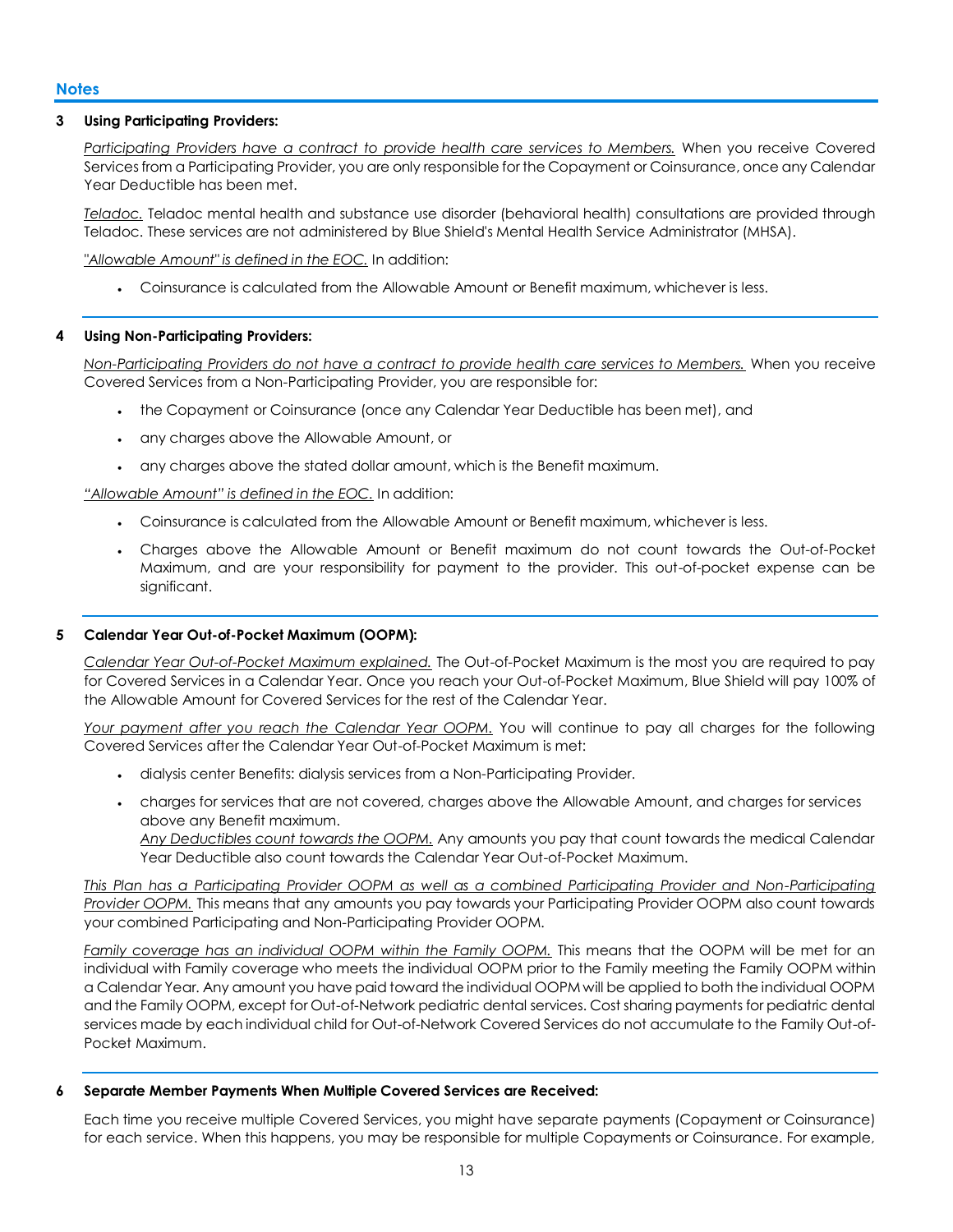### **Notes**

you may owe an office visit Copayment in addition to an allergy serum Copayment when you visit the doctor for an allergy shot.

### **7 Preventive Health Services:**

If you only receive Preventive Health Services during a Physician office visit, there is no Copayment or Coinsurance for the visit. If you receive both Preventive Health Services and other Covered Services during the Physician office visit, you may have a Copayment or Coinsurance for the visit.

### **8 Outpatient Prescription Drug Coverage:**

### **Medicare Part D-non-creditable coverage-**

This Plan's prescription drug coverage provides less coverage on average than the standard benefit set by the federal government for Medicare Part D (also called non-creditable coverage). It is important to know that generally you may only enroll in a Part D plan when you are initially eligible for Medicare, and from October 15th through December 7th of each subsequent year. You may also be eligible for a special enrollment period with Medicare when you lose creditable coverage. If you do not enroll in Medicare Part D when first eligible, you may be subject to payment of higher Part D premiums when you do enroll at a later date. For more information about this drug coverage, call the Customer Services telephone number on your Member identification card, Monday through Thursday, 8 a.m. to 5 p.m., or Friday 9 a.m. to 5 p.m.

### **9 Outpatient Prescription Drug Coverage:**

*Brand Drug coverage when a Generic Drug is available.* If you, the Physician, or Health Care Provider, select a Brand Drug when a Generic Drug equivalent is available, you are responsible for the difference between the cost to Blue Shield for the Brand Drug and its Generic Drug equivalent plus the tier 1 Copayment or Coinsurance. This difference in cost will not count towards any Calendar Year pharmacy Deductible, medical Deductible, or the Calendar Year Outof-Pocket Maximum.

*Request for Medical Necessity Review.* If you or your Physician believes a Brand Drug is Medically Necessary, either person may request a Medical Necessity Review. If approved, the Brand Drug will be covered at the applicable Drug tier Copayment or Coinsurance.

*Short-Cycle Specialty Drug program.* This program allows initial prescriptions for select Specialty Drugs to be filled for a 15-day supply with your approval. When this occurs, the Copayment or Coinsurance will be pro-rated.

*Specialty Drugs.* Specialty Drugs are only available from a Network Specialty Pharmacy, up to a 30-day supply.

### **10 Pediatric Dental Coverage:**

*Pediatric dental benefits are provided through Blue Shield's Dental Plan Administrator (DPA).*

*Orthodontic Covered Services.* The Copayment or Coinsurance for Medically Necessary orthodontic Covered Services applies to a course of treatment even if it extends beyond a Calendar Year. This applies as long as the Member remains enrolled in the Plan.

### **11 Pediatric Vision Coverage:**

*Pediatric vision benefits are provided through Blue Shield's Vision Plan Administrator (VPA).*

*Covered Services from Non-Participating Providers.* There is no Copayment or Coinsurance up to the listed Allowable Amount. You pay all charges above the Allowable Amount.

*Coverage for frames.* If frames are selected that are more expensive than the Allowable Amount established for frames under this Benefit, you pay the difference between the Allowable Amount and the provider's charge.

"Collection frames" are covered with no Member payment from Participating Providers. Retail chain Participating Providers do not usually display the frames as "collection," but a comparable selection of frames is maintained.